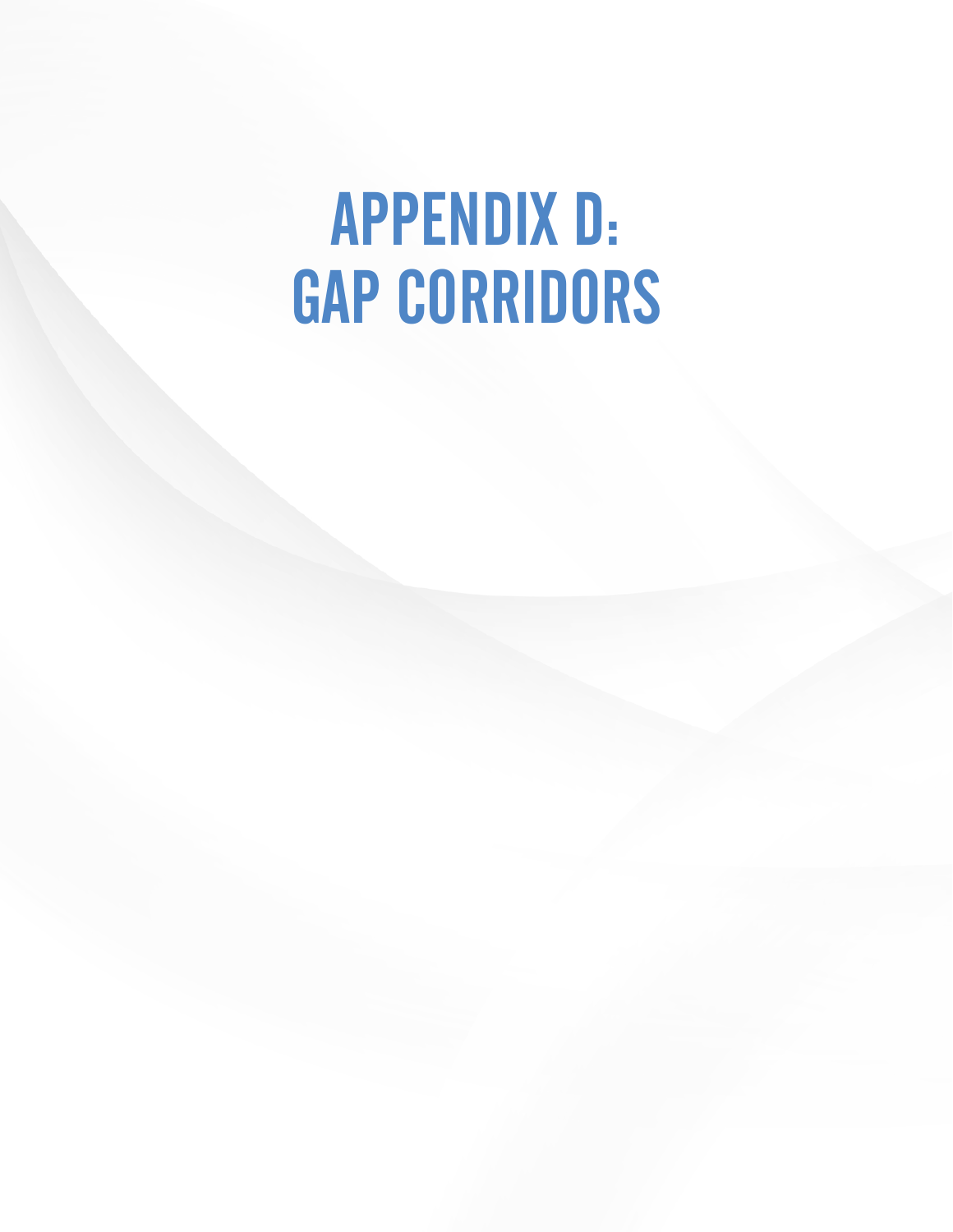

The Project Team identified five gaps that may require statewide or regional connectors in future. **Table D.1** lists the potential corridors that are anticipated to fill the gaps with approximate termini based on discussion within the Project Team.

| <b>Corridor</b><br>ID | <b>Corridor Name</b>               | <b>Approximately From</b>                  | <b>Approximately To</b>       |
|-----------------------|------------------------------------|--------------------------------------------|-------------------------------|
| 100                   | Coal Fields Connector              | Western Kentucky Pkwy<br>in Grayson County | I-75 at Mt. Vernon            |
| 101                   | 65-71 Regional Connector           | I-65 in Bullitt County                     | I-71 in Oldham County         |
| 102                   | Northern Kentucky Outer Loop       | I-71 in Gallatin County                    | AA Highway in Campbell County |
| 103                   | Kentucky Parkway Network Connector | Bluegrass Pkwy at US 60                    | $1-64$                        |
| 104                   | Danville-Richmond Connector        | Danville                                   | Richmond                      |

### **Table D.1 – List of Gap Corridors**

Future demands on the gap corridors were forecasted at a high planning level using the 5961 zone v8\_ KYSTMv19. Each gap corridor was coded into the 2045 model network using the conceptual geometry and typical configurations based on the Project Team's discussion and KYTC's Highway Design Manual. It is noted that the traffic forecasting analysis was performed independently. The gap corridors were not included in Tier 1 screening, Tier 2 prioritization, or visioning.

The following sections describes each gap corridor's conceptual alignment, geometric assumptions, and summarizes traffic forecasting results.

### D.1 COAL FIELDS CONNECTOR

The Coal Fields Connector (Corridor #100) starts approximately at Western Kentucky Parkway in Grayson County, extends east through Hart, Green, Taylor, Adair, Casey, Lincoln, Pulaski counties, and ends approximately at I-75 near Mt. Vernon in Rockcastle County.

This corridor was coded to the model network as a 4-lane divided principal arterial with service interchanges at I-65 and I-75, and at-grade intersections at all other intersecting roadways. Table D.2 summarizes the assumed configurations for this corridor.

| Corridor | <b>Functional</b><br><b>Classification</b> | Number & Width<br>of Lanes | <b>Shoulder &amp; Width</b> | <b>Median Type</b><br>ا & Width | Speed Limit |
|----------|--------------------------------------------|----------------------------|-----------------------------|---------------------------------|-------------|
| 100      | <b>Principal Arterial</b>                  | 4, 12'                     | 8' paved                    | 28' Depressed                   | 55 mph      |

### **Table D.2 – Assumed Corridor Configurations (Coal Fields Connector)**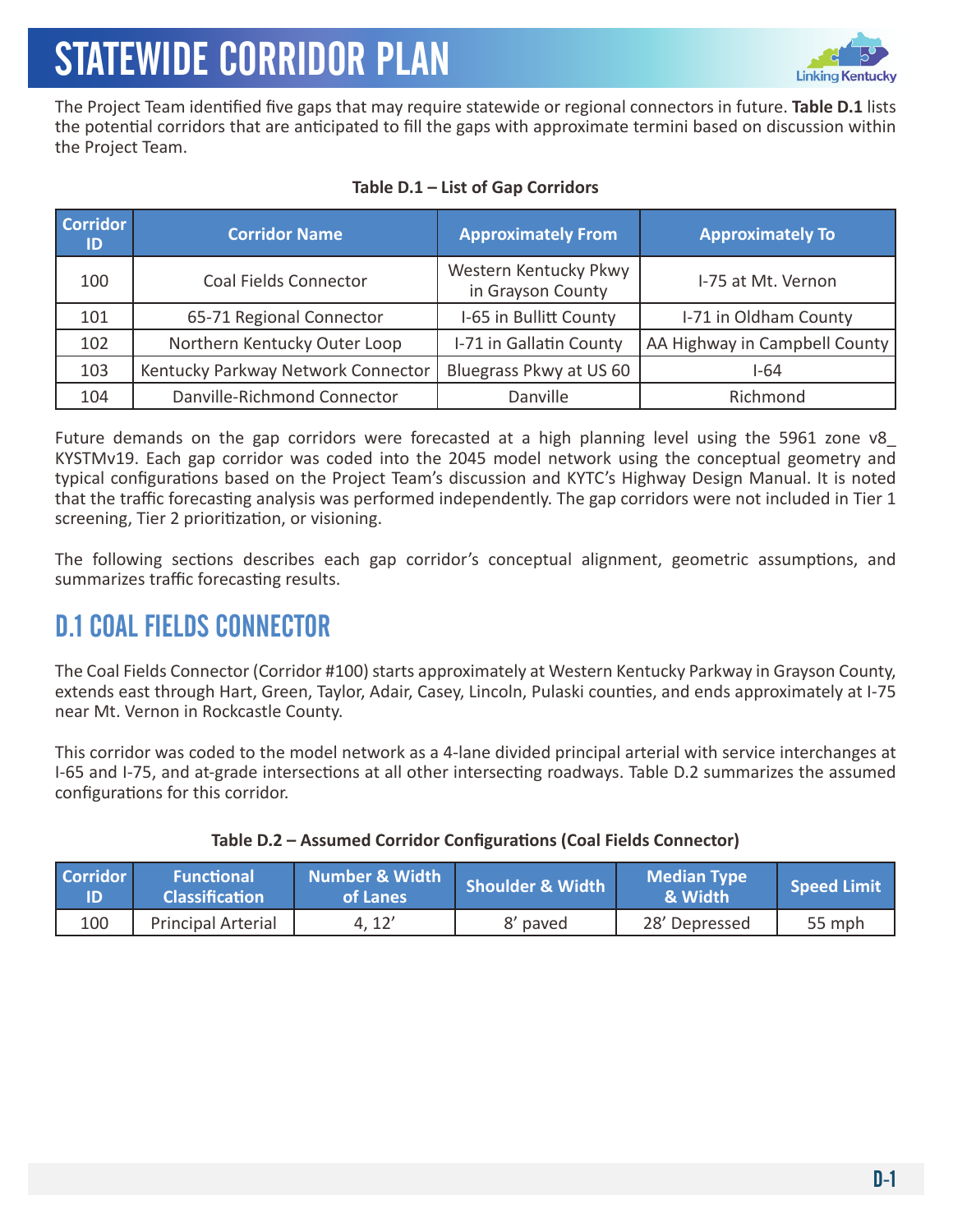

**Table D.3** summarizes 2045 AADT and daily truck volume forecasts by segment along the corridor.

| <b>Segment</b> | <b>From</b>           | To            | <b>AADT</b> | <b>AADTT</b> |
|----------------|-----------------------|---------------|-------------|--------------|
|                | Western Kentucky Pkwy | $I-65$        | 3,900       | 900          |
|                | I-65                  | <b>KY 55</b>  | 7,400       | 1,100        |
|                | KY 55                 | <b>US 127</b> | 6,000       | 1,100        |
|                | <b>US 127</b>         | <b>US 27</b>  | 4,200       | 900          |
|                | <b>US 27</b>          | $1 - 75$      | 5,000       | 1,100        |

#### **Table D.3 – 2045 AADT & AADTT Forecasts (Coal Fields Connector)**

 *Note: segmentation is based on major crossing roads or logic termini of traffic volumes.*

### D.2 65-71 REGIONAL CONNECTOR

The 65-71 Regional Connector (Corridor #101) starts at I-65 near Shepherdsville in Bullitt County, extends northeast through Spencer and Shelby counties, and ends at I-71 near La Grange in Oldham County.

This corridor was coded to the model network as a 4-lane divided principal arterial with service interchanges at I-65, US 150, KY 44, KY 155, I-64, US 60, KY 362, KY 53, and I-71, and grade-separated crossings at all other locations. **Table D.4** summarizes the assumed configurations for this corridor.

#### **Table D.4 – Assumed Corridor Configurations (65-71 Regional Connector)**

| Corridor | <b>Functional</b><br><b>Classification</b> | Number & Width<br>of Lanes | <b>Shoulder &amp; Width</b> | <b>Median Type</b><br>& Width | Speed Limit |
|----------|--------------------------------------------|----------------------------|-----------------------------|-------------------------------|-------------|
| 101      | <b>Principal Arterial</b>                  | 4, 12'                     | 8' paved                    | 28' Depressed                 | 55 mph      |

**Table D.5** summarizes 2045 AADT and daily truck volume forecasts by segment along the corridor.

#### **Table D.5 – 2045 AADT & AADTT Forecasts (65-71 Regional Connector)**

| <b>Segment</b> | <b>From</b>   | To            | <b>AADT</b> | <b>AADTT</b> |
|----------------|---------------|---------------|-------------|--------------|
|                | $1 - 65$      | <b>US 150</b> | 23,700      | 700          |
| $\overline{2}$ | <b>US 150</b> | <b>KY 44</b>  | 23,900      | 400          |
| 3              | <b>KY 44</b>  | KY 155        | 25,500      | 500          |
| 4              | KY 155        | $I-64$        | 34,600      | 800          |
| 5              | $I - 64$      | <b>US 60</b>  | 29,500      | 2,400        |
| 6              | <b>US 60</b>  | KY 362        | 23,400      | 1,800        |
|                | KY 362        | <b>KY 53</b>  | 20,600      | 1,400        |
| 8              | <b>KY 53</b>  | $1 - 71$      | 17,200      | 1,400        |

 *Note: segmentation is based on proposed interchanges.*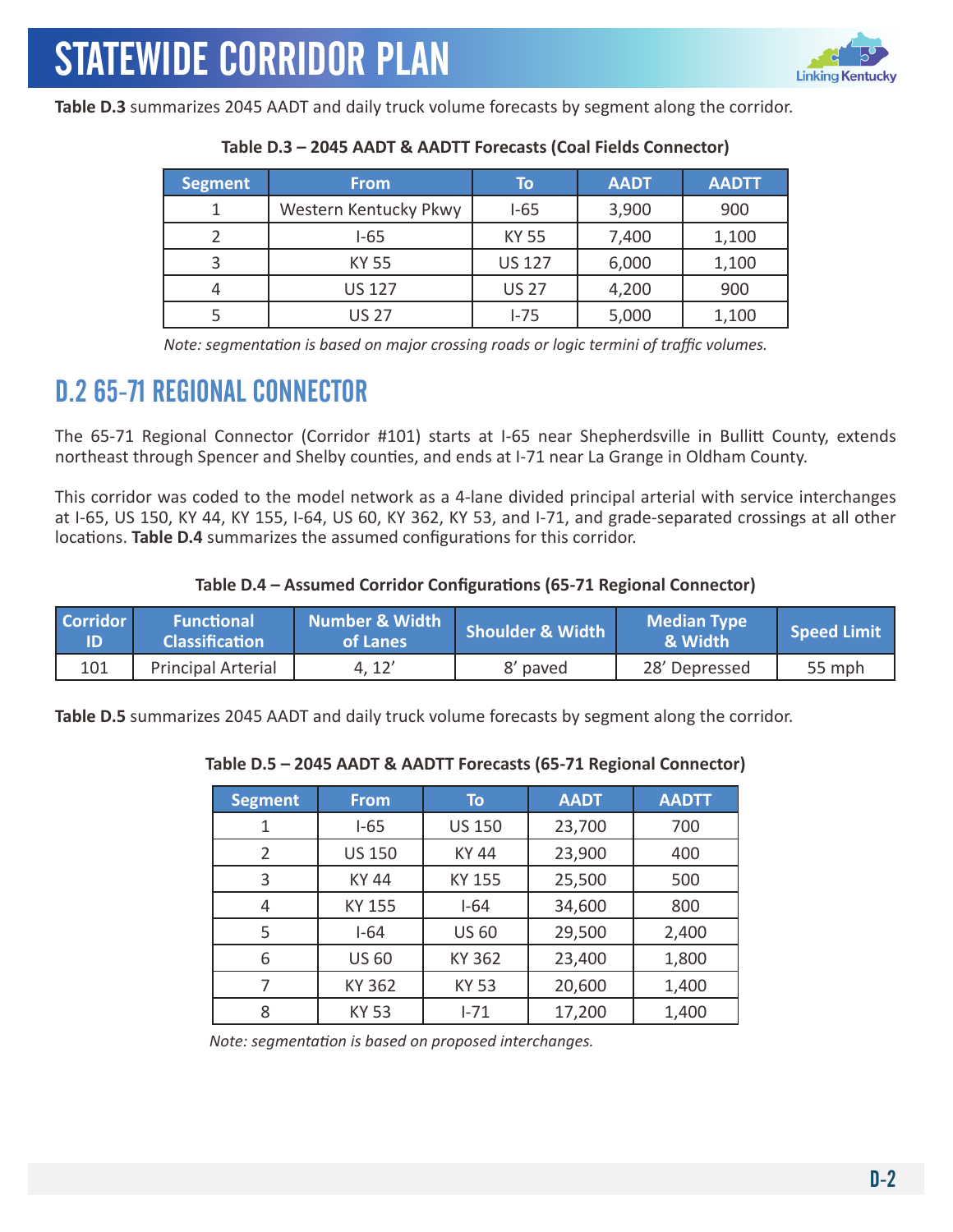

### D.3 NORTHERN KENTUCKY OUTER LOOP

The Northern Kentucky Outer Loop (Corridor #102) starts at I-71 in Gallatin County, extends northeast through Grant and Pendleton County, and ends at KY 9 (AA Highway) in Campbell County.

This corridor was coded to the model network as a 4-lane interstate with system interchanges at I-71 and I-75, and service interchanges at KY 16, KY 1942, KY 1942, KY 3184, KY 17, US 27, and KY 9 (AA Highway). All other locations are assumed as grade-separated crossings. **Table D.6** summarizes the assumed configurations for this corridor.

### **Table D.6 – Assumed Corridor Configurations (Northern Kentucky Outer Loop)**

| Corridor | <b>Functional</b><br><b>Classification</b> | Number & Width<br>of Lanes | <b>Shoulder &amp; Width</b> | <b>Median Type</b><br>& Width | <b>Speed Limit</b> |
|----------|--------------------------------------------|----------------------------|-----------------------------|-------------------------------|--------------------|
| 102      | Interstate                                 | 4.12'                      | 10' paved                   | 28' Depressed                 | 70 mph             |

**Table D.7** summarizes 2045 AADT and truck volume forecasts by segment along the corridor.

| <b>Segment</b> | <b>From</b>  | To              | <b>AADT</b> | <b>AADTT</b> |
|----------------|--------------|-----------------|-------------|--------------|
|                | $1 - 71$     | <b>KY 16</b>    | 5,800       | 700          |
| 2              | KY 16        | KY 1942 (W)     | 7,200       | 1,000        |
| 3              | KY 1942 (W)  | KY 1942 (E)     | 9,800       | 1,800        |
| 4              | KY 1942 (E)  | $I - 75$        | 13,600      | 4,900        |
| 5              | $1-75$       | KY 3184         | 16,200      | 1,000        |
| 6              | KY 3184      | <b>KY 17</b>    | 16,100      | 1,000        |
|                | KY 17        | <b>US 27</b>    | 14,200      | 800          |
| 8              | <b>US 27</b> | KY <sub>9</sub> | 8,800       | 600          |

### **Table D.7 – 2045 AADT & AADTT Forecasts (Northern Kentucky Outer Loop)**

*Note: segmentation is based on proposed interchanges.*

### D.4 KENTUCKY PARKWAY NETWORK CONNECTOR

The Kentucky Parkway Network Connector (Corridor #103) starts at the existing Bluegrass Parkway/US 60 interchange east of Versailles in Woodford County, extends northeast to connect with US 421/US 62 in Scott County, and continues northeast on the existing alignment of US 62 (Paynes Depot Road) to connect with I-64.

This corridor was coded to the model network as a 4-lane parkway with complete interchanges at US 60 and I-64, and a new service interchange at US 421. All other locations are coded as grade-separated crossings. **Table D.8**  summarizes the assumed configurations for this corridor.